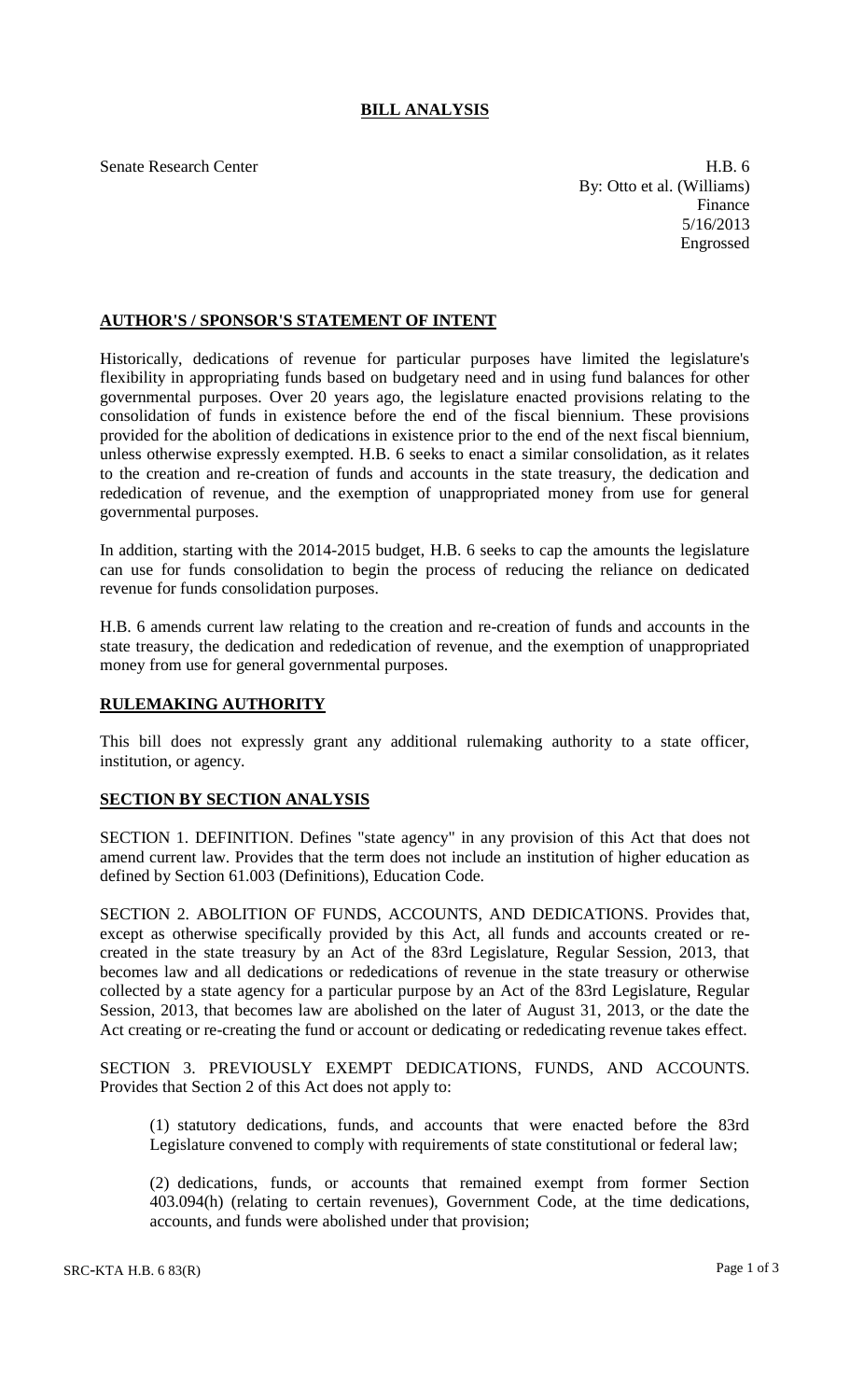(3) increases in fees or in other revenue dedicated as described by this section; or

(4) increases in fees or in other revenue required to be deposited in a fund or account described by this section.

SECTION 4. FEDERAL FUNDS. Provides that Section 2 of this Act does not apply to funds created pursuant to an Act of the 83rd Legislature, Regular Session, 2013, for which separate accounting is required by federal law, except that the funds are required to be deposited in accounts in the general revenue fund unless otherwise required by federal law.

SECTION 5. TRUST FUNDS. Provides that Section 2 of this Act does not apply to trust funds or dedicated revenue deposited to trust funds created under an Act of the 83rd Legislature, Regular Session, 2013, except that the trust funds are required to be held in the state treasury, with the comptroller of public accounts of the State of Texas (comptroller) in trust, or outside the state treasury with the comptroller's approval.

SECTION 6. BOND FUNDS. Provides that Section 2 of this Act does not apply to bond funds and pledged funds created or affected by an Act of the 83rd Legislature, Regular Session, 2013, except that the funds are required to be held in the state treasury, with the comptroller in trust, or outside the state treasury with the comptroller's approval.

SECTION 7. CONSTITUTIONAL FUNDS. Provides that Section 2 of this Act does not apply to funds or accounts that would be created or re-created by the Texas Constitution or revenue that would be dedicated or rededicated by the Texas Constitution under a constitutional amendment proposed by the 83rd Legislature, Regular Session, 2013, or to dedicated revenue deposited to funds or accounts that would be so created or re-created, if the constitutional amendment is approved by the voters.

SECTION 8. AMENDMENT OF SECTION 403.095, GOVERNMENT CODE. Amends Sections 403.095(b), (d) and (e), Government Code, effective September 1, 2013, as follows:

(b) Provides that, notwithstanding any law dedicating or setting aside revenue for a particular purpose or entity, dedicated revenues that on August 31, 2015 are estimated to exceed the amount appropriated by the General Appropriations Act or other laws enacted by the 83rd Legislature, rather than dedicated revenues that on August 31, 2013 are estimated to exceed the amount appropriated by the General Appropriations Act or other laws enacted by the 82nd Legislature, are available for general governmental purposes and are considered available for the purpose of certification under Section 403.121 (Contents of Estimate). Prohibits this amount from exceeding \$4 billion. Provides that is the intent of the legislature that dedicated revenues that exceed the total amount that this subsection makes available for general governmental purposes and for certification are required to be used for the purposes for which the revenues are dedicated. Makes a nonsubstantive change.

(d) Requires the comptroller, following certification of the General Appropriations Act and other appropriations measures enacted by the 83rd Legislature, rather than the 82nd Legislature, to reduce each dedicated account as directed by the legislature by an amount that is prohibited from exceeding the amount by which estimated revenues and unobligated balances exceed appropriations. Authorizes the reductions to be made in the amounts and at the times necessary for cash flow considerations to allow all the dedicated accounts to maintain adequate cash balances to transact routine business. Authorizes the legislature to authorize, in the General Appropriations Act, the temporary delay of the excess balance reduction required under this subsection. Provides that this subsection does not apply to revenues or balances in:

(1) funds outside the treasury;

(2) trust funds, which for purposes of this section include funds that may or are required to be used in whole or in part for the acquisition, development,